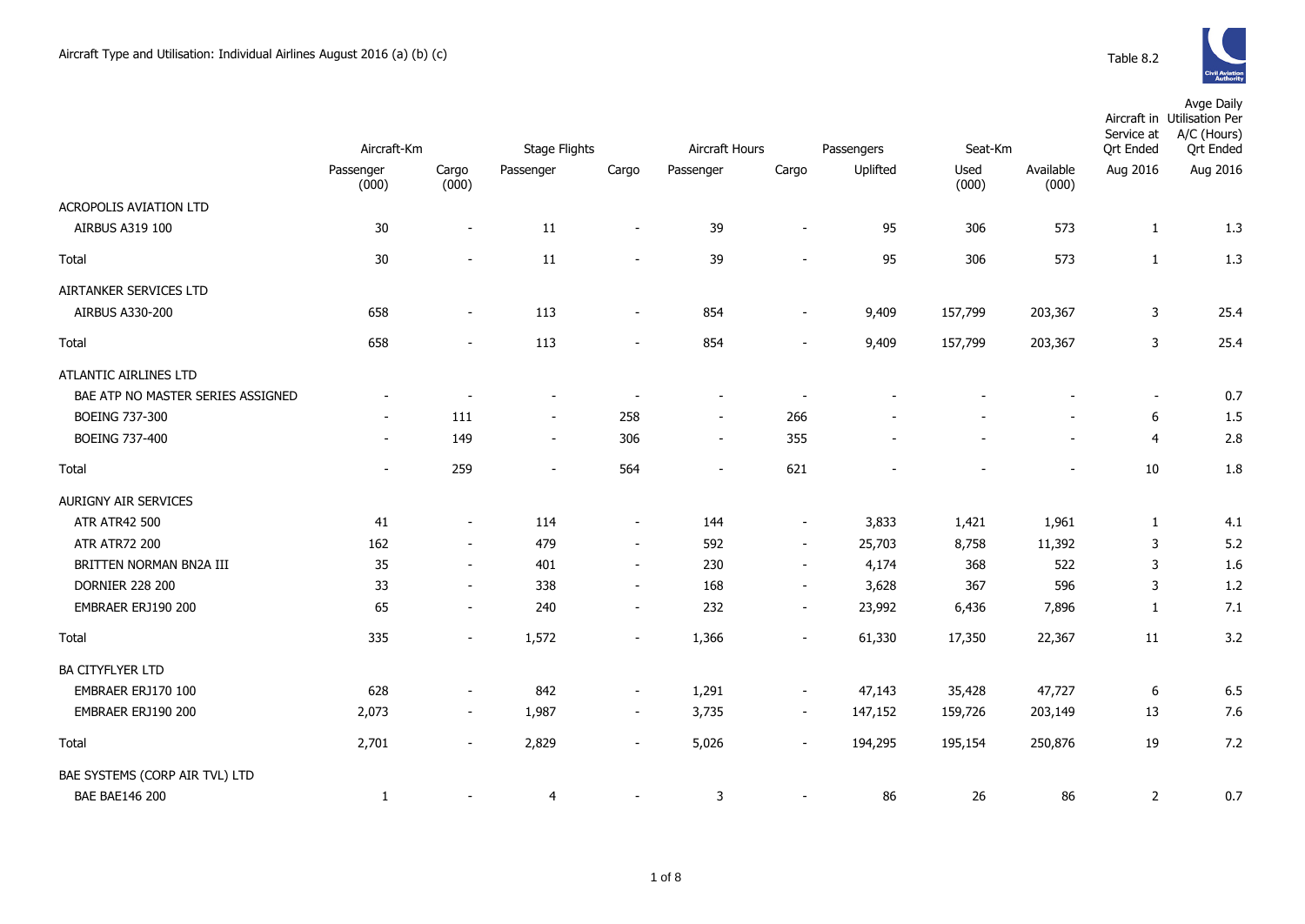

|                                                           | Aircraft-Km        |                          | <b>Stage Flights</b> |                          | Aircraft Hours |        | Passengers | Seat-Km       |                    | Service at<br>Ort Ended | Aircraft in Utilisation Per<br>A/C (Hours)<br><b>Qrt Ended</b> |
|-----------------------------------------------------------|--------------------|--------------------------|----------------------|--------------------------|----------------|--------|------------|---------------|--------------------|-------------------------|----------------------------------------------------------------|
|                                                           | Passenger<br>(000) | Cargo<br>(000)           | Passenger            | Cargo                    | Passenger      | Cargo  | Uplifted   | Used<br>(000) | Available<br>(000) | Aug 2016                | Aug 2016                                                       |
| BAE SYSTEMS (CORP AIR TVL) LTD                            |                    |                          |                      |                          |                |        |            |               |                    |                         |                                                                |
| <b>EMBRAER EMB145 NO MASTER SERIES</b><br><b>ASSIGNED</b> | 9                  | $\overline{\phantom{0}}$ | 30                   | $\overline{\phantom{a}}$ | 21             |        | 659        | 204           | 455                | 1                       | 0.7                                                            |
| <b>Total</b>                                              | 11                 |                          | 34                   | $\overline{\phantom{a}}$ | 24             |        | 745        | 230           | 541                | 3                       | 0.7                                                            |
| <b>BLUE ISLANDS LIMITED</b>                               |                    |                          |                      |                          |                |        |            |               |                    |                         |                                                                |
| <b>ATR ATR42 300</b>                                      | 68                 | $\sim$                   | 508                  | $\sim$                   | 291            | $\sim$ | 14,370     | 2,143         | 3,125              | 3                       | 3.0                                                            |
| <b>ATR ATR42 500</b>                                      | 50                 | $\blacksquare$           | 203                  | $\overline{\phantom{a}}$ | 189            | $\sim$ | 6,159      | 1,619         | 2,410              | $\mathbf{1}$            | 4.6                                                            |
| <b>ATR ATR72 200</b>                                      | 59                 | $\blacksquare$           | 309                  | $\overline{\phantom{a}}$ | 227            | $\sim$ | 15,335     | 2,939         | 3,729              | $\mathbf{1}$            | 5.1                                                            |
| Total                                                     | 177                | $\sim$                   | 1,020                | $\blacksquare$           | 707            | $\sim$ | 35,864     | 6,701         | 9,264              | 5                       | 3.7                                                            |
| <b>BMI REGIONAL</b>                                       |                    |                          |                      |                          |                |        |            |               |                    |                         |                                                                |
| EMBRAER EMB135 NO MASTER SERIES<br>ASSIGNED               | 355                | $\overline{\phantom{a}}$ | 604                  | $\overline{\phantom{a}}$ | 768            |        | 10,499     | 6,322         | 13,150             | $\overline{\mathbf{r}}$ | 5.4                                                            |
| <b>EMBRAER EMB145 NO MASTER SERIES</b><br><b>ASSIGNED</b> | 1,302              |                          | 1,903                | $\overline{\phantom{a}}$ | 2,669          |        | 27,853     | 34,710        | 63,817             | 14                      | 6.0                                                            |
| Total                                                     | 1,658              | $\overline{\phantom{a}}$ | 2,507                | $\overline{\phantom{a}}$ | 3,436          |        | 38,352     | 41,032        | 76,967             | 18                      | 5.9                                                            |
| BRITISH AIRWAYS PLC                                       |                    |                          |                      |                          |                |        |            |               |                    |                         |                                                                |
| AIRBUS A318 100                                           | 268                | $\overline{\phantom{a}}$ | 72                   | $\overline{\phantom{a}}$ | 372            | $\sim$ | 953        | 5,325         | 8,583              | $\overline{2}$          | 11.5                                                           |
| AIRBUS A319 100                                           | 5,744              | $\overline{\phantom{a}}$ | 7,434                | $\overline{\phantom{a}}$ | 12,597         | $\sim$ | 811,740    | 639,438       | 775,023            | 44                      | 9.0                                                            |
| <b>AIRBUS A320 200</b>                                    | 11,171             | $\overline{\phantom{a}}$ | 9,556                | $\overline{\phantom{a}}$ | 20,670         | $\sim$ | 1,258,276  | 1,510,313     | 1,781,616          | 66                      | 9.5                                                            |
| <b>AIRBUS A321 200</b>                                    | 2,887              | $\blacksquare$           | 2,195                | $\blacksquare$           | 5,177          | $\sim$ | 316,302    | 416,538       | 506,254            | 18                      | 9.5                                                            |
| <b>AIRBUS A380 800</b>                                    | 4,526              | $\overline{\phantom{a}}$ | 527                  | $\overline{\phantom{a}}$ | 5,587          | $\sim$ | 220,189    | 1,892,576     | 2,122,660          | 12                      | 14.4                                                           |
| <b>BOEING 747 400</b>                                     | 11,669             | $\overline{\phantom{a}}$ | 1,747                | $\blacksquare$           | 14,709         | $\sim$ | 465,633    | 3,152,097     | 3,617,987          | 39                      | 12.0                                                           |
| <b>BOEING 767-300</b>                                     | 1,095              | $\overline{\phantom{a}}$ | 731                  | $\overline{\phantom{a}}$ | 1,907          | $\sim$ | 141,183    | 215,556       | 270,043            | 11                      | 8.8                                                            |
| <b>BOEING 777 200</b>                                     | 14,704             | $\overline{\phantom{a}}$ | 2,461                | $\overline{\phantom{a}}$ | 18,901         | $\sim$ | 461,400    | 3,014,588     | 3,581,246          | 46                      | 14.3                                                           |
| <b>BOEING 777 300</b>                                     | 4,461              | $\overline{\phantom{a}}$ | 541                  | $\overline{\phantom{a}}$ | 5,532          | $\sim$ | 127,526    | 1,140,949     | 1,324,822          | 12                      | 15.1                                                           |
| <b>BOEING 787 8</b>                                       | 2,736              | $\overline{\phantom{a}}$ | 399                  | $\overline{\phantom{a}}$ | 3,479          | $\sim$ | 73,584     | 504,179       | 585,610            | 8                       | 14.5                                                           |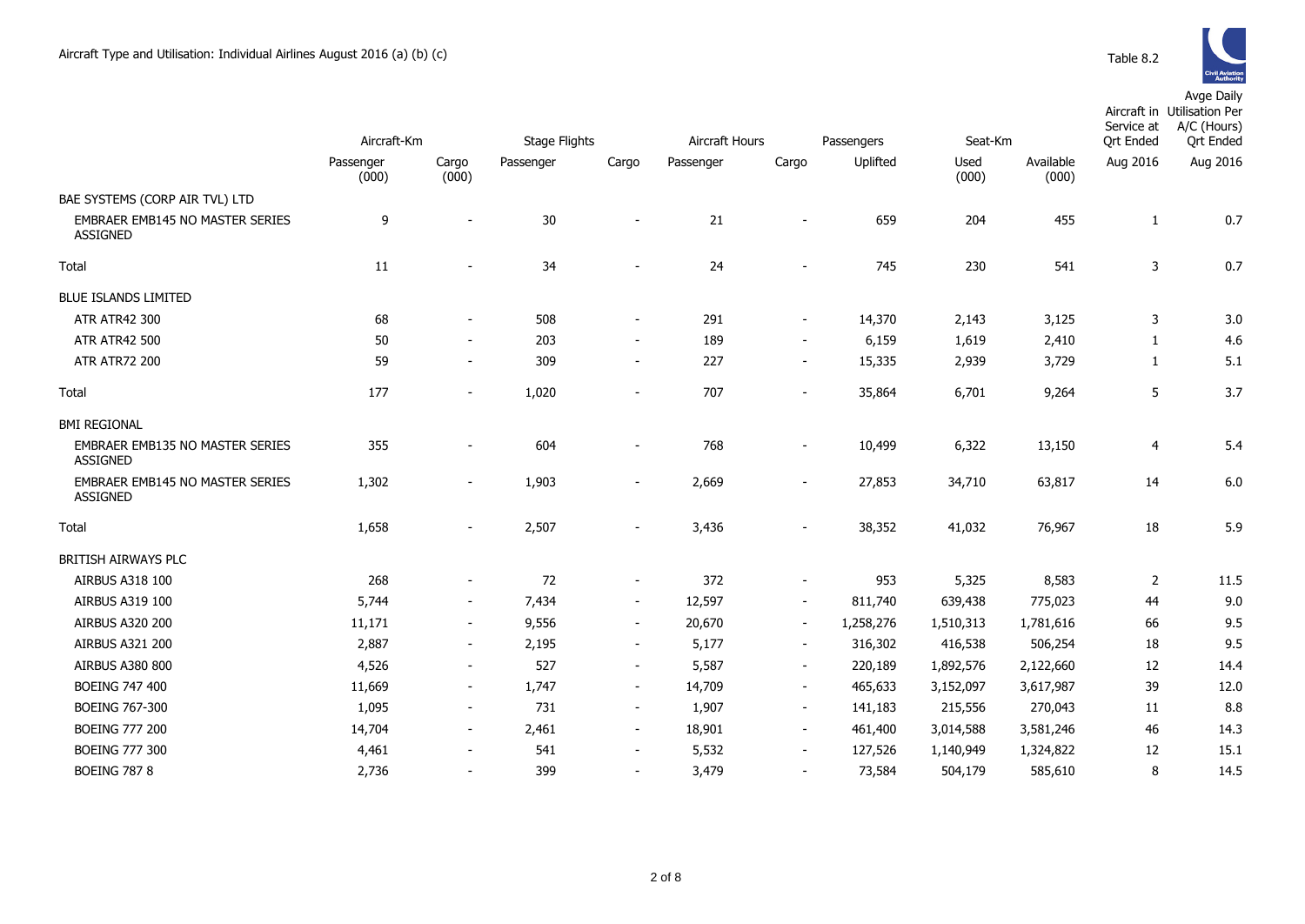Avge Daily

|                                                    | Aircraft-Km              |                          | <b>Stage Flights</b>     |                          | Aircraft Hours<br>Passengers |                          |                          | Seat-Km       |                          | Service at<br><b>Qrt Ended</b> | Aircraft in Utilisation Per<br>A/C (Hours)<br><b>Qrt Ended</b> |
|----------------------------------------------------|--------------------------|--------------------------|--------------------------|--------------------------|------------------------------|--------------------------|--------------------------|---------------|--------------------------|--------------------------------|----------------------------------------------------------------|
|                                                    | Passenger<br>(000)       | Cargo<br>(000)           | Passenger                | Cargo                    | Passenger                    | Cargo                    | Uplifted                 | Used<br>(000) | Available<br>(000)       | Aug 2016                       | Aug 2016                                                       |
| <b>BRITISH AIRWAYS PLC</b>                         |                          |                          |                          |                          |                              |                          |                          |               |                          |                                |                                                                |
| <b>BOEING 787 9</b>                                | 4,723                    | $\overline{\phantom{a}}$ | 677                      | $\overline{\phantom{a}}$ | 5,950                        | $\sim$                   | 111,419                  | 849,429       | 1,020,138                | 9                              | 14.2                                                           |
| Total                                              | 63,986                   | $\overline{\phantom{a}}$ | 26,340                   | $\overline{\phantom{a}}$ | 94,882                       | $\sim$                   | 3,988,205                | 13,340,988    | 15,593,982               | 267                            | 11.4                                                           |
| CARGOLOGICAIR LTD                                  |                          |                          |                          |                          |                              |                          |                          |               |                          |                                |                                                                |
| <b>BOEING 747 400</b>                              | $\overline{\phantom{a}}$ | 85                       | $\overline{\phantom{a}}$ | 45                       | $\overline{\phantom{a}}$     | 131                      |                          |               |                          | 1                              | 7.9                                                            |
| <b>BOEING 747 8</b>                                | $\overline{\phantom{a}}$ | 127                      | $\sim$                   | 40                       | $\sim$                       | 183                      |                          |               |                          |                                | $\sim$                                                         |
| Total                                              | $\sim$                   | 212                      | $\overline{\phantom{a}}$ | 85                       | $\overline{\phantom{a}}$     | 314                      |                          |               |                          | $\mathbf{1}$                   | 7.9                                                            |
| <b>CELLO AVIATION LTD</b>                          |                          |                          |                          |                          |                              |                          |                          |               |                          |                                |                                                                |
| <b>BAE BAE146 200</b>                              | 9                        | $\sim$                   | 12                       | $\overline{\phantom{a}}$ | 20                           | $\sim$                   | 350                      | 238           | 416                      | 1                              | 0.5                                                            |
| <b>BOEING 737-300</b>                              | 12                       | $\sim$                   | 13                       | $\sim$                   | 26                           | $\sim$                   | 613                      | 646           | 768                      | 1                              | $\overline{\phantom{a}}$                                       |
| BOEING 737-400                                     | 230                      | $\sim$                   | 161                      | $\sim$                   | 389                          | $\sim$                   | $\sim$                   | 33,711        | 37,921                   | 1                              | 7.7                                                            |
| Total                                              | 251                      | $\overline{\phantom{0}}$ | 186                      | $\overline{\phantom{a}}$ | 435                          |                          | 963                      | 34,595        | 39,105                   | 3                              | 2.7                                                            |
| DHL AIR LTD                                        |                          |                          |                          |                          |                              |                          |                          |               |                          |                                |                                                                |
| <b>BOEING 757-200</b>                              | $\overline{\phantom{a}}$ | 1,011                    |                          | 1,205                    | $\overline{\phantom{a}}$     | 1,916                    |                          |               |                          | 20                             | 3.1                                                            |
| <b>BOEING 767-300</b>                              | $\overline{\phantom{a}}$ | 937                      | $\sim$                   | 241                      | $\sim$                       | 1,241                    |                          |               | $\overline{\phantom{a}}$ | $\overline{4}$                 | 12.0                                                           |
| Total                                              | $\overline{\phantom{a}}$ | 1,948                    |                          | 1,446                    | $\overline{\phantom{a}}$     | 3,157                    |                          |               | $\overline{\phantom{a}}$ | 24                             | 4.6                                                            |
| <b>EASTERN AIRWAYS</b>                             |                          |                          |                          |                          |                              |                          |                          |               |                          |                                |                                                                |
| BAE JETSTREAM 4100 4100                            | 183                      | $\sim$                   | 575                      | $\sim$                   | 592                          | $\overline{\phantom{a}}$ | 7,510                    | 2,525         | 5,310                    | 17                             | 2.7                                                            |
| EMBRAER EMB145 NO MASTER SERIES<br><b>ASSIGNED</b> | 57                       | $\sim$                   | 100                      | $\sim$                   | 121                          | $\overline{\phantom{a}}$ | 1,960                    | 1,414         | 2,869                    | 3                              | 2.8                                                            |
| EMBRAER ERJ170 100                                 | 69                       | $\sim$                   | 148                      | $\sim$                   | 169                          |                          | $\overline{\phantom{a}}$ | 3,252         | 5,088                    | 1                              | $\overline{\phantom{a}}$                                       |
| SAAB 2000 NO MASTER SERIES<br><b>ASSIGNED</b>      | 360                      | $\overline{\phantom{a}}$ | 896                      | $\sim$                   | 1,000                        |                          | 12,572                   | 10,724        | 18,021                   | 9                              | 5.4                                                            |
| Total                                              | 670                      | $\sim$                   | 1,719                    | $\sim$                   | 1,882                        | $\sim$                   | 22,042                   | 17,915        | 31,288                   | 30                             | 3.6                                                            |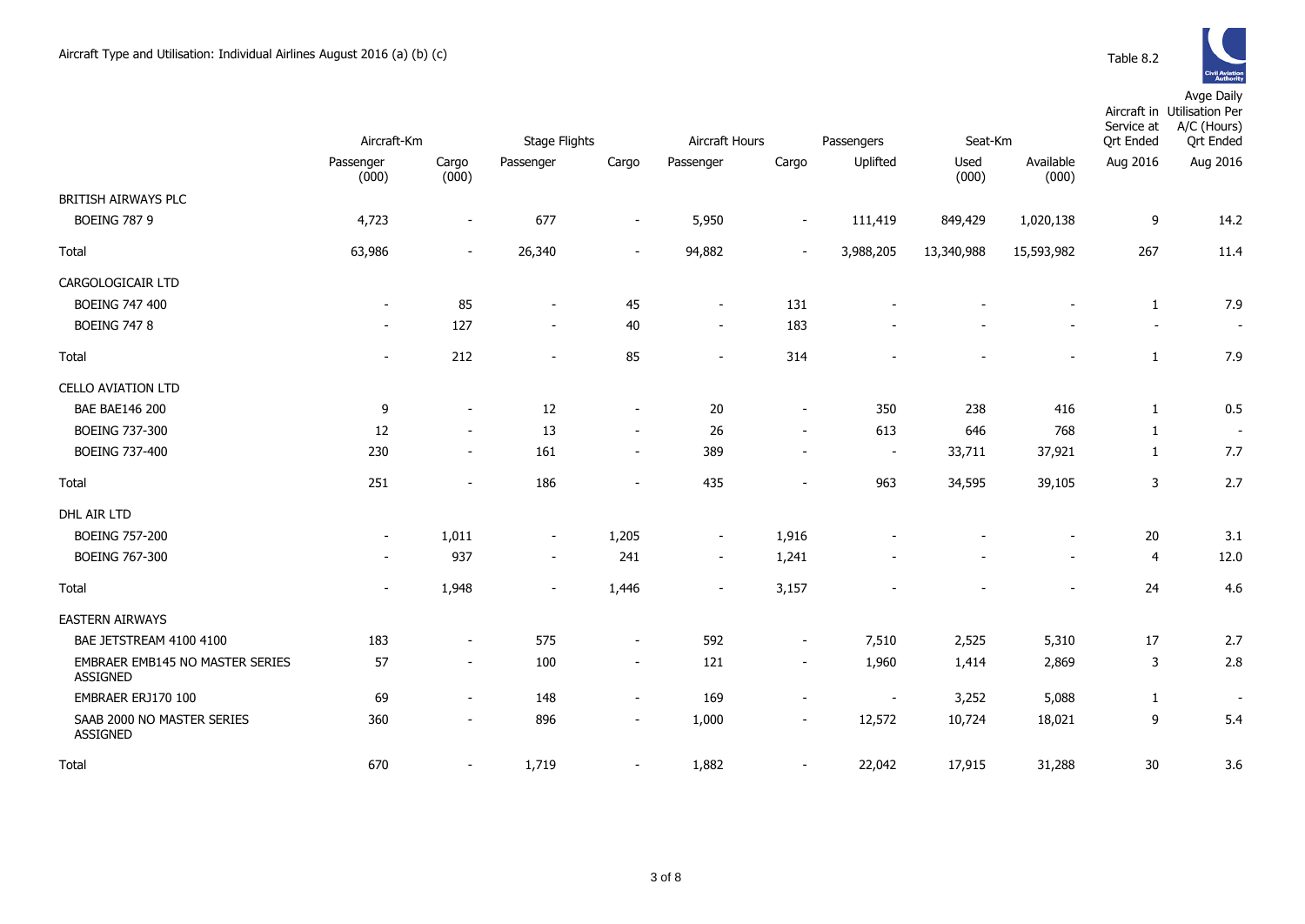

|                                                        | Aircraft-Km        |                          | <b>Stage Flights</b>     |                          | Aircraft Hours           |                          | Passengers               |                | Seat-Km                  |                          | Aircraft in Utilisation Per<br>A/C (Hours)<br>Service at<br>Ort Ended |
|--------------------------------------------------------|--------------------|--------------------------|--------------------------|--------------------------|--------------------------|--------------------------|--------------------------|----------------|--------------------------|--------------------------|-----------------------------------------------------------------------|
|                                                        | Passenger<br>(000) | Cargo<br>(000)           | Passenger                | Cargo                    | Passenger                | Cargo                    | Uplifted                 | Used<br>(000)  | Available<br>(000)       | Aug 2016                 | Aug 2016                                                              |
| EASYJET AIRLINE COMPANY LTD                            |                    |                          |                          |                          |                          |                          |                          |                |                          |                          |                                                                       |
| AIRBUS A319 100                                        | 26,574             | $\blacksquare$           | 25,553                   | $\blacksquare$           | 47,689                   | $\blacksquare$           | 3,668,112                | 3,848,327      | 4,145,610                | 134                      | 10.7                                                                  |
| <b>AIRBUS A320 200</b>                                 | 23,176             | $\overline{\phantom{a}}$ | 16,941                   | $\overline{\phantom{a}}$ | 38,622                   | $\overline{\phantom{a}}$ | 2,811,023                | 3,897,863      | 4,171,735                | 97                       | 11.8                                                                  |
| Total                                                  | 49,751             | $\blacksquare$           | 42,494                   | $\overline{\phantom{a}}$ | 86,311                   | $\blacksquare$           | 6,479,135                | 7,746,190      | 8,317,345                | 231                      | 11.1                                                                  |
| EXECUTIVE JET CHARTER LTD                              |                    |                          |                          |                          |                          |                          |                          |                |                          |                          |                                                                       |
| AEROSPATIALE AS365 NO MASTER<br>SERIES ASSIGNED        |                    |                          |                          |                          |                          |                          |                          |                |                          | 1                        | $\sim$                                                                |
| AGUSTA AW139 NO MASTER SERIES<br><b>ASSIGNED</b>       |                    |                          |                          |                          |                          |                          |                          |                |                          | $\overline{2}$           | $\overline{\phantom{a}}$                                              |
| CESSNA 525 NO MASTER SERIES<br><b>ASSIGNED</b>         |                    |                          |                          |                          |                          |                          |                          |                |                          |                          |                                                                       |
| DASSAULT FALCON 2000 NO MASTER<br>SERIES ASSIGNED      | 1                  |                          | 1                        |                          | 1                        |                          | $\overline{4}$           | 4              | 8                        | $\overline{2}$           | 0.1                                                                   |
| DASSAULT FALCON 7X NO MASTER<br><b>SERIES ASSIGNED</b> | 6                  | $\blacksquare$           | 5                        | $\blacksquare$           | 9                        | $\blacksquare$           | 16                       | 19             | 60                       | $\mathbf{1}$             | 0.3                                                                   |
| GULFSTREAM GVI NO MASTER SERIES<br><b>ASSIGNED</b>     | 15                 |                          | $\overline{7}$           | ÷,                       | 19                       |                          | 20                       | 40             | 112                      | $\overline{2}$           | 0.3                                                                   |
| Total                                                  | 22                 |                          | 13                       |                          | 29                       |                          | 40                       | 63             | 180                      | 8                        | 0.2                                                                   |
| <b>FLYBE LTD</b>                                       |                    |                          |                          |                          |                          |                          |                          |                |                          |                          |                                                                       |
| <b>ATR ATR72 200</b>                                   | 312                | $\blacksquare$           | 899                      | $\blacksquare$           | 960                      | $\overline{a}$           |                          | 14,140         | 21,806                   | 5                        | 6.2                                                                   |
| DE HAVILLAND DHC8 400                                  | 4,522              | $\overline{\phantom{a}}$ | 10,225                   | $\overline{\phantom{a}}$ | 12,672                   | $\overline{\phantom{a}}$ | 568,760                  | 260,484        | 352,691                  | 51                       | 7.5                                                                   |
| EMBRAER ERJ170 100                                     | $\blacksquare$     | $\overline{\phantom{a}}$ | $\overline{\phantom{a}}$ | $\overline{\phantom{a}}$ | $\overline{\phantom{a}}$ | $\overline{\phantom{a}}$ | $\overline{\phantom{a}}$ | $\blacksquare$ | $\overline{\phantom{a}}$ | 11                       | 6.3                                                                   |
| EMBRAER ERJ170 200                                     | 1,332              | $\overline{\phantom{a}}$ | 1,897                    | $\overline{\phantom{a}}$ | 2,847                    | $\overline{\phantom{a}}$ | 122,777                  | 89,377         | 117,235                  | $\overline{\phantom{a}}$ | $\overline{\phantom{a}}$                                              |
| EMBRAER ERJ190 200                                     | 1,225              | $\overline{\phantom{a}}$ | 1,590                    | $\overline{\phantom{a}}$ | 2,531                    | $\overline{\phantom{a}}$ | 137,706                  | 111,610        | 144,498                  | 9                        | 8.5                                                                   |
| Total                                                  | 7,390              | $\blacksquare$           | 14,611                   | $\blacksquare$           | 19,010                   | ÷,                       | 829,243                  | 475,611        | 636,230                  | 76                       | 7.3                                                                   |
| <b>GAMA AVIATION (UK) LTD</b>                          |                    |                          |                          |                          |                          |                          |                          |                |                          |                          |                                                                       |
| BEECH 200 NO MASTER SERIES<br><b>ASSIGNED</b>          |                    |                          |                          |                          |                          |                          |                          |                |                          | $\overline{4}$           |                                                                       |
| BEECH 300 NO MASTER SERIES<br><b>ASSIGNED</b>          |                    |                          |                          |                          |                          |                          |                          |                |                          | 1                        |                                                                       |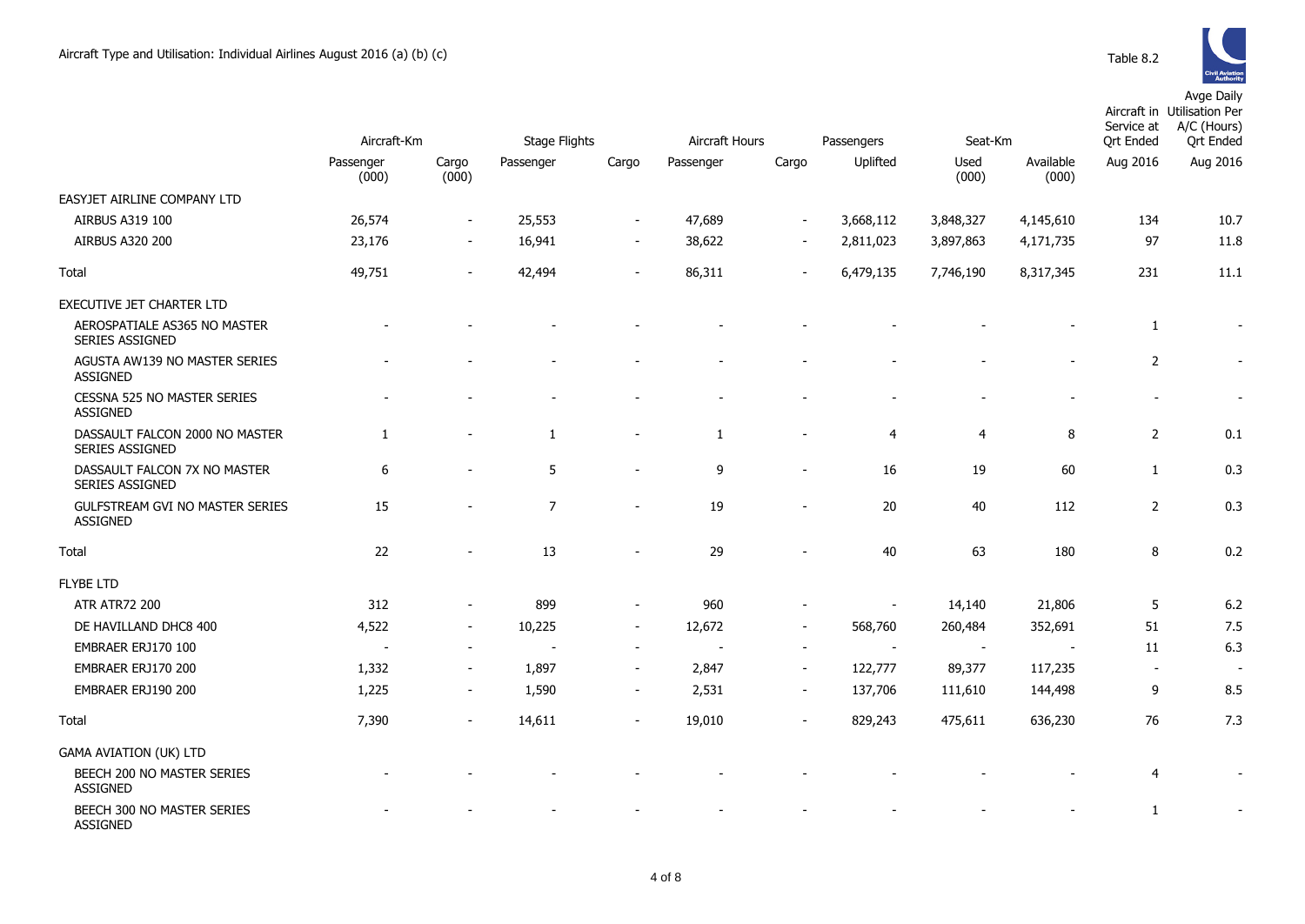

|                                                           | Aircraft-Km        |                          | <b>Stage Flights</b> |                          | Aircraft Hours |                          | Passengers | Seat-Km        |                    | Service at<br><b>Qrt Ended</b> | Aircraft in Utilisation Per<br>A/C (Hours)<br><b>Qrt Ended</b> |
|-----------------------------------------------------------|--------------------|--------------------------|----------------------|--------------------------|----------------|--------------------------|------------|----------------|--------------------|--------------------------------|----------------------------------------------------------------|
|                                                           | Passenger<br>(000) | Cargo<br>(000)           | Passenger            | Cargo                    | Passenger      | Cargo                    | Uplifted   | Used<br>(000)  | Available<br>(000) | Aug 2016                       | Aug 2016                                                       |
| <b>GAMA AVIATION (UK) LTD</b>                             |                    |                          |                      |                          |                |                          |            |                |                    |                                |                                                                |
| BOMBARDIER BD700 1A10 NO MASTER<br><b>SERIES ASSIGNED</b> |                    |                          |                      |                          |                |                          |            |                |                    | 4                              | $\overline{\phantom{a}}$                                       |
| CANADAIR CL600 2B16 600                                   | 4                  |                          | 6                    | $\overline{\phantom{a}}$ | $\overline{7}$ | $\overline{\phantom{a}}$ | 34         | 16             | 46                 | $\mathbf{1}$                   | 0.2                                                            |
| DASSAULT FALCON 2000 NO MASTER<br>SERIES ASSIGNED         | $\overline{2}$     |                          | 2                    | $\blacksquare$           | 3              | $\blacksquare$           | 10         | 11             | 22                 | $\overline{\phantom{a}}$       | $\sim$                                                         |
| GULFSTREAM GV NO MASTER SERIES<br><b>ASSIGNED</b>         | 1                  | ÷,                       | 1                    | $\overline{a}$           | 2              | $\overline{a}$           | 8          | 8              | 14                 | 5                              | 0.3                                                            |
| LEARJET 45 NO MASTER SERIES<br><b>ASSIGNED</b>            |                    |                          |                      |                          |                |                          |            |                |                    | 3                              | $\sim$                                                         |
| RAYTHEON HAWKER 1000                                      |                    |                          |                      | $\overline{\phantom{a}}$ |                |                          |            | $\overline{a}$ |                    | $\mathbf{1}$                   |                                                                |
| RAYTHEON HAWKER 800                                       |                    |                          |                      |                          |                |                          |            |                |                    | 1                              | $\sim$                                                         |
| Total                                                     | 8                  |                          | 9                    | $\overline{a}$           | 12             |                          | 52         | 35             | 82                 | 20                             |                                                                |
| JET2.COM LTD                                              |                    |                          |                      |                          |                |                          |            |                |                    |                                |                                                                |
| <b>BOEING 737-300</b>                                     | 4,510              | 105                      | 2,598                | 264                      | 7,396          | 267                      | 361,322    | 633,637        | 667,424            | 27                             | 6.5                                                            |
| <b>BOEING 737-800</b>                                     | 5,340              | $\overline{\phantom{a}}$ | 2,296                | $\sim$                   | 8,031          | $\blacksquare$           | 409,943    | 959,549        | 1,009,218          | 21                             | 9.4                                                            |
| <b>BOEING 757-200</b>                                     | 2,231              | $\overline{\phantom{a}}$ | 995                  | $\overline{\phantom{a}}$ | 3,397          | $\overline{\phantom{a}}$ | 220,927    | 497,926        | 524,324            | 11                             | 6.1                                                            |
| Total                                                     | 12,081             | 105                      | 5,889                | 264                      | 18,824         | 267                      | 992,192    | 2,091,112      | 2,200,966          | 59                             | 7.5                                                            |
| JOTA AVIATION LTD                                         |                    |                          |                      |                          |                |                          |            |                |                    |                                |                                                                |
| BAE AVRO146RJ 85                                          | 51                 |                          | 83                   |                          | 123            |                          | 115        | 3,545          | 4,884              | $\mathbf{1}$                   | 2.2                                                            |
| <b>BAE BAE146 200</b>                                     | 1                  |                          | $\overline{2}$       |                          | $\overline{2}$ |                          |            | 63             | 115                | $\mathbf{1}$                   | 3.6                                                            |
| BEECH 200 NO MASTER SERIES<br><b>ASSIGNED</b>             |                    |                          |                      |                          |                |                          |            |                |                    | $\mathbf{1}$                   | $\sim$                                                         |
| BEECH 90 NO MASTER SERIES<br><b>ASSIGNED</b>              |                    |                          |                      |                          |                |                          |            |                |                    | 3                              |                                                                |
| Total                                                     | 53                 | $\blacksquare$           | 85                   | $\blacksquare$           | 125            | $\blacksquare$           | 115        | 3,608          | 4,999              | 6                              | 1.0                                                            |
| <b>LOGANAIR LTD</b>                                       |                    |                          |                      |                          |                |                          |            |                |                    |                                |                                                                |
| <b>BRITTEN NORMAN BN2A</b><br>UNDESIGNATED MASTER SERIES  | 17                 |                          | 484                  | ٠                        | 123            |                          | 1,933      | 91             | 137                | $\overline{2}$                 | 2.1                                                            |
| DE HAVILLAND DHC6 400                                     | 48                 | $\blacksquare$           | 292                  | $\blacksquare$           | 265            | $\blacksquare$           | 3,263      | 557            | 745                | 3                              | 2.9                                                            |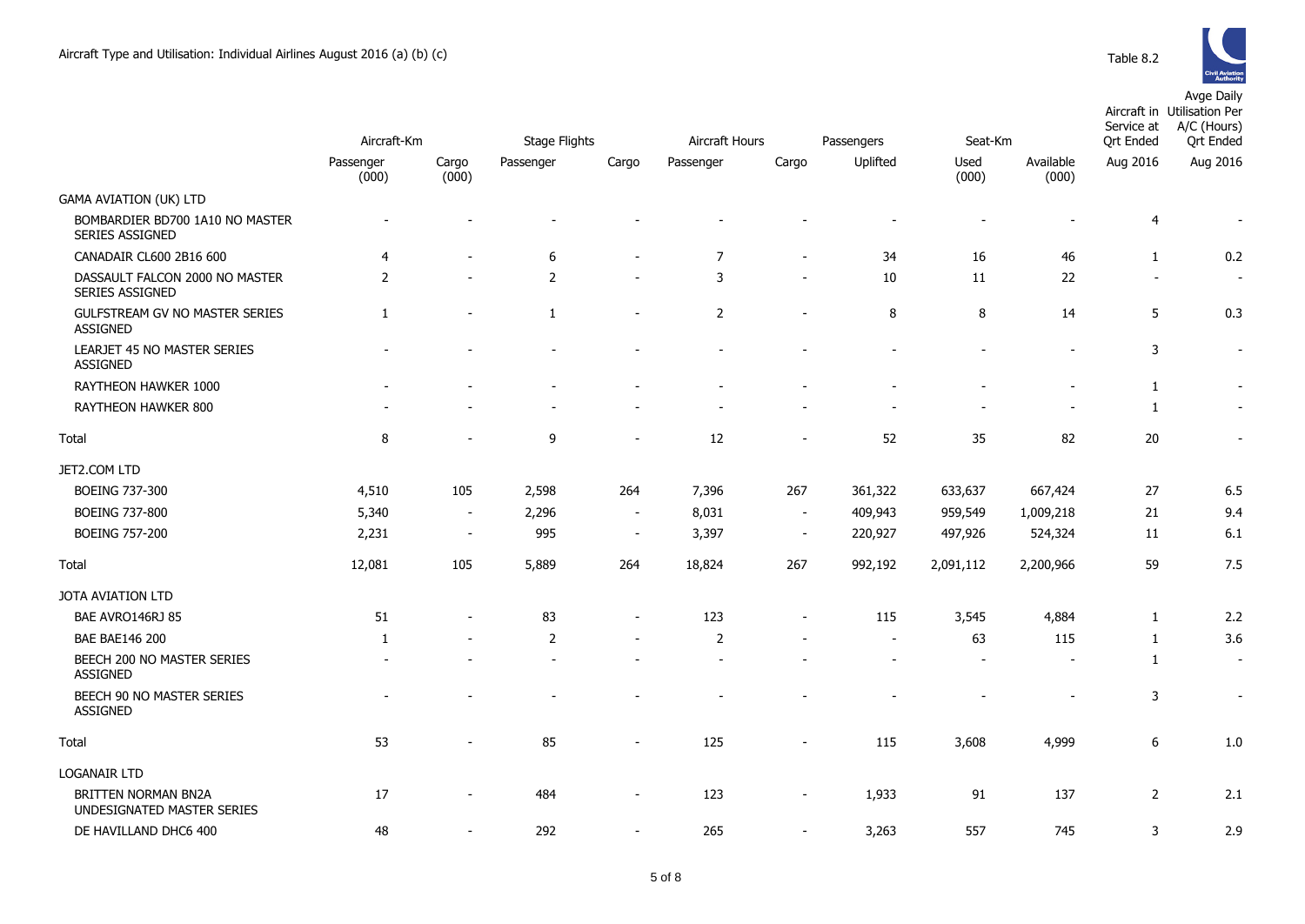Avge Daily

|                                                           | Aircraft-Km              |                          | <b>Stage Flights</b> |                          | Aircraft Hours           |                          | Passengers               | Seat-Km                  |                          | Service at<br><b>Ort Ended</b> | Aircraft in Utilisation Per<br>A/C (Hours)<br><b>Ort Ended</b> |
|-----------------------------------------------------------|--------------------------|--------------------------|----------------------|--------------------------|--------------------------|--------------------------|--------------------------|--------------------------|--------------------------|--------------------------------|----------------------------------------------------------------|
|                                                           | Passenger<br>(000)       | Cargo<br>(000)           | Passenger            | Cargo                    | Passenger                | Cargo                    | Uplifted                 | Used<br>(000)            | Available<br>(000)       | Aug 2016                       | Aug 2016                                                       |
| <b>LOGANAIR LTD</b>                                       |                          |                          |                      |                          |                          |                          |                          |                          |                          |                                |                                                                |
| DORNIER 328 NO MASTER SERIES<br><b>ASSIGNED</b>           | 130                      | $\sim$                   | 314                  | $\blacksquare$           | 392                      | $\sim$                   | 5,597                    | 2,350                    | 4,031                    | $\overline{4}$                 | 3.9                                                            |
| SAAB 2000 NO MASTER SERIES<br><b>ASSIGNED</b>             | 249                      | $\overline{\phantom{a}}$ | 662                  | $\overline{\phantom{0}}$ | 695                      | $\overline{\phantom{0}}$ | 21,032                   | 8,121                    | 12,448                   | 5                              | 4.9                                                            |
| SAAB 340 NO MASTER SERIES ASSIGNED                        | 482                      | $\sim$                   | 1,770                | $\overline{\phantom{a}}$ | 1,700                    | $\overline{\phantom{0}}$ | 37,402                   | 10,871                   | 16,133                   | 15                             | 3.5                                                            |
| Total                                                     | 926                      | $\sim$                   | 3,522                | $\overline{\phantom{a}}$ | 3,175                    |                          | 69,227                   | 21,990                   | 33,494                   | 29                             | 3.6                                                            |
| MONARCH AIRLINES                                          |                          |                          |                      |                          |                          |                          |                          |                          |                          |                                |                                                                |
| <b>AIRBUS A320 200</b>                                    | 2,253                    | $\sim$                   | 1,116                | $\overline{\phantom{a}}$ | 3,505                    | $\overline{\phantom{a}}$ | 155,654                  | 316,553                  | 392,085                  | 9                              | 10.9                                                           |
| AIRBUS A321 200                                           | 5,841                    | $\sim$                   | 2,966                | $\overline{\phantom{a}}$ | 9,259                    | $\overline{\phantom{a}}$ | 515,326                  | 1,014,617                | 1,249,966                | 25                             | 9.1                                                            |
| Total                                                     | 8,094                    |                          | 4,082                | $\blacksquare$           | 12,764                   | ٠                        | 670,980                  | 1,331,170                | 1,642,051                | 34                             | 9.6                                                            |
| NORWEGIAN AIR UK LTD                                      |                          |                          |                      |                          |                          |                          |                          |                          |                          |                                |                                                                |
| <b>BOEING 737-800</b>                                     | 231                      | $\overline{\phantom{a}}$ | 160                  | $\overline{\phantom{a}}$ | 384                      |                          | $\overline{\phantom{a}}$ | 38,840                   | 43,041                   | $\mathbf{1}$                   | 11.9                                                           |
| Total                                                     | 231                      | $\sim$                   | 160                  |                          | 384                      |                          | $\overline{\phantom{a}}$ | 38,840                   | 43,041                   | $\mathbf{1}$                   | 11.9                                                           |
| TAG AVIATION (UK) LTD                                     |                          |                          |                      |                          |                          |                          |                          |                          |                          |                                |                                                                |
| <b>AIRBUS A319 100</b>                                    | $\overline{\phantom{a}}$ |                          |                      |                          |                          |                          | $\overline{\phantom{a}}$ |                          |                          | $\mathbf{1}$                   | 0.2                                                            |
| <b>BOEING 757-200</b>                                     | 25                       |                          | 9                    |                          | 33                       | $\blacksquare$           | 561                      | 1,673                    | 2,283                    | $\mathbf{1}$                   | 1.3                                                            |
| BOMBARDIER BD100 1A10 NO MASTER<br>SERIES ASSIGNED        | $\overline{\phantom{a}}$ |                          |                      |                          |                          |                          | $\overline{\phantom{a}}$ | $\sim$                   |                          | $\mathbf{1}$                   | 0.2                                                            |
| BOMBARDIER BD700 1A10 NO MASTER<br>SERIES ASSIGNED        | 29                       |                          | 25                   | $\overline{\phantom{a}}$ | 37                       | $\blacksquare$           | 109                      | 130                      | 378                      | 5                              | 0.2                                                            |
| BOMBARDIER CL600 2B19 NO MASTER<br>SERIES ASSIGNED        | 5                        |                          | 10                   |                          | 8                        | ٠                        | 75                       | 35                       | 65                       | $\mathbf{1}$                   | 0.1                                                            |
| CANADAIR CL600 2B16 600                                   | 96                       |                          | 55                   | $\overline{\phantom{a}}$ | 120                      | $\overline{\phantom{a}}$ | 177                      | 297                      | 1,263                    | 6                              | 0.6                                                            |
| DASSAULT FALCON 2000 NO MASTER<br><b>SERIES ASSIGNED</b>  | 31                       |                          | 23                   |                          | 35                       | $\blacksquare$           | 70                       | 111                      | 475                      | 3                              | 0.3                                                            |
| DASSAULT FALCON 7X NO MASTER<br>SERIES ASSIGNED           | $\overline{\phantom{a}}$ |                          |                      | $\blacksquare$           | $\overline{\phantom{a}}$ | $\blacksquare$           | $\blacksquare$           | $\overline{\phantom{a}}$ | $\overline{\phantom{a}}$ | $\overline{2}$                 | $\overline{\phantom{a}}$                                       |
| DASSAULT FALCON 900EX NO MASTER<br><b>SERIES ASSIGNED</b> | 11                       |                          | 10                   | ۰                        | 14                       | $\blacksquare$           | 39                       | 44                       | 131                      | 3                              | 0.2                                                            |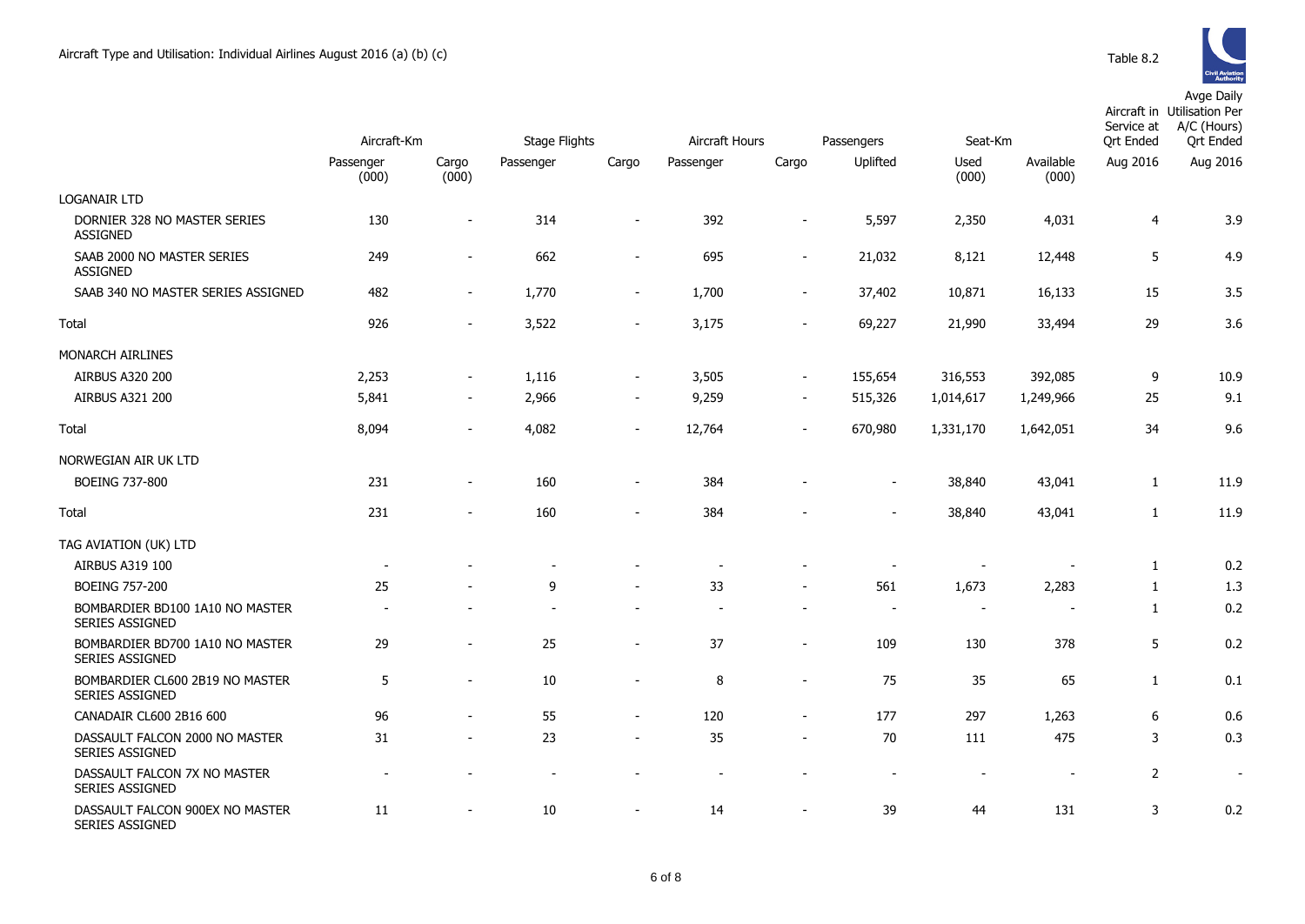

|                                                    | Aircraft-Km        |                          | <b>Stage Flights</b> |                          | Aircraft Hours<br>Passengers |                          |           | Seat-Km        |                    | Service at<br><b>Ort Ended</b> | Aircraft in Utilisation Per<br>A/C (Hours)<br><b>Qrt Ended</b> |
|----------------------------------------------------|--------------------|--------------------------|----------------------|--------------------------|------------------------------|--------------------------|-----------|----------------|--------------------|--------------------------------|----------------------------------------------------------------|
|                                                    | Passenger<br>(000) | Cargo<br>(000)           | Passenger            | Cargo                    | Passenger                    | Cargo                    | Uplifted  | Used<br>(000)  | Available<br>(000) | Aug 2016                       | Aug 2016                                                       |
| TAG AVIATION (UK) LTD                              |                    |                          |                      |                          |                              |                          |           |                |                    |                                |                                                                |
| EMBRAER EMB135 NO MASTER SERIES<br><b>ASSIGNED</b> | 18                 |                          | 16                   | $\overline{\phantom{a}}$ | 23                           | $\overline{\phantom{a}}$ | 86        | 100            | 233                | $\mathbf{1}$                   | 0.7                                                            |
| GULFSTREAM GV NO MASTER SERIES<br><b>ASSIGNED</b>  | 28                 | $\overline{\phantom{a}}$ | 12                   | $\overline{\phantom{a}}$ | 36                           | $\overline{\phantom{a}}$ | 53        | 142            | 535                | $\overline{2}$                 | 0.5                                                            |
| GULFSTREAM GVI NO MASTER SERIES<br><b>ASSIGNED</b> | 15                 | $\sim$                   | $\overline{2}$       | $\blacksquare$           | 18                           | $\blacksquare$           | 10        | 74             | 292                | $\blacksquare$                 | $\blacksquare$                                                 |
| LEARJET 60 NO MASTER SERIES<br><b>ASSIGNED</b>     |                    |                          |                      |                          |                              |                          |           | $\overline{a}$ |                    | 1                              | $\sim$                                                         |
| Total                                              | 258                |                          | 162                  |                          | 323                          |                          | 1,180     | 2,606          | 5,655              | 27                             | 0.4                                                            |
| THOMAS COOK AIRLINES LTD                           |                    |                          |                      |                          |                              |                          |           |                |                    |                                |                                                                |
| AIRBUS A321 200                                    | 6,242              | $\overline{\phantom{a}}$ | 2,525                | $\overline{\phantom{a}}$ | 9,115                        | $\overline{\phantom{a}}$ | 514,518   | 1,280,247      | 1,373,256          | 21                             | 11.3                                                           |
| AIRBUS A330-200                                    | 2,501              | $\overline{\phantom{a}}$ | 386                  | $\overline{\phantom{a}}$ | 3,208                        | $\sim$                   | 114,936   | 750,281        | 796,376            | $\overline{7}$                 | 12.2                                                           |
| <b>BOEING 757-300</b>                              | 562                | $\sim$                   | 222                  | $\blacksquare$           | 834                          | $\blacksquare$           | 58,670    | 148,757        | 157,442            | $\overline{2}$                 | 9.8                                                            |
| BOEING 767-300                                     | 918                | $\sim$                   | 347                  | $\blacksquare$           | 1,335                        | $\blacksquare$           | 104,912   | 281,050        | 299,331            | 3                              | 10.4                                                           |
| Total                                              | 10,224             | $\overline{\phantom{a}}$ | 3,480                | $\overline{\phantom{a}}$ | 14,491                       | $\blacksquare$           | 793,036   | 2,460,335      | 2,626,405          | 33                             | 11.3                                                           |
| THOMSON AIRWAYS LTD                                |                    |                          |                      |                          |                              |                          |           |                |                    |                                |                                                                |
| <b>BOEING 737-800</b>                              | 9,533              | $\overline{\phantom{a}}$ | 4,319                | $\overline{\phantom{a}}$ | 14,277                       | $\overline{\phantom{a}}$ | 790,112   | 1,747,218      | 1,801,660          | 33                             | 11.4                                                           |
| <b>BOEING 757-200</b>                              | 3,818              | $\sim$                   | 1,586                | $\overline{\phantom{a}}$ | 5,576                        | $\overline{\phantom{a}}$ | 339,346   | 820,419        | 844,318            | 14                             | 10.9                                                           |
| <b>BOEING 767-300</b>                              | 682                | $\overline{\phantom{a}}$ | 283                  | $\overline{\phantom{a}}$ | 1,017                        | $\sim$                   | 87,491    | 212,327        | 223,575            | 3                              | 6.8                                                            |
| <b>BOEING 787 8</b>                                | 3,521              | $\sim$                   | 684                  | $\blacksquare$           | 4,486                        | $\sim$                   | 206,819   | 1,059,661      | 1,071,243          | 9                              | 14.9                                                           |
| <b>BOEING 787 9</b>                                | 436                | $\overline{\phantom{a}}$ | 58                   | $\overline{\phantom{a}}$ | 535                          | $\overline{\phantom{a}}$ | 19,592    | 147,235        | 150,498            | 1                              | $\overline{\phantom{a}}$                                       |
| Total                                              | 17,990             | $\sim$                   | 6,930                | $\overline{\phantom{a}}$ | 25,890                       | $\blacksquare$           | 1,443,360 | 3,986,860      | 4,091,294          | 60                             | 11.6                                                           |
| <b>TITAN AIRWAYS LTD</b>                           |                    |                          |                      |                          |                              |                          |           |                |                    |                                |                                                                |
| <b>AIRBUS A320 200</b>                             | 827                | $\sim$                   | 366                  | $\sim$                   | 1,225                        | $\overline{\phantom{a}}$ | $\sim$    | 134,140        | 148,819            | 3                              | 8.7                                                            |
| AIRBUS A321 200                                    | 216                | $\sim$                   | 94                   | $\overline{\phantom{a}}$ | 322                          | $\overline{\phantom{a}}$ |           | 44,208         | 45,739             | $\mathbf{1}$                   | 7.4                                                            |
| BOEING 737-300                                     | 161                | $70\,$                   | 100                  | 133                      | 265                          | 154                      | 6,373     | 13,969         | 20,889             | $\overline{2}$                 | 4.9                                                            |
| <b>BOEING 757-200</b>                              | 362                | $\sim$                   | 179                  | $\overline{\phantom{a}}$ | 547                          | $\overline{\phantom{a}}$ | 3,154     | 68,647         | 76,383             | $\overline{2}$                 | 5.5                                                            |